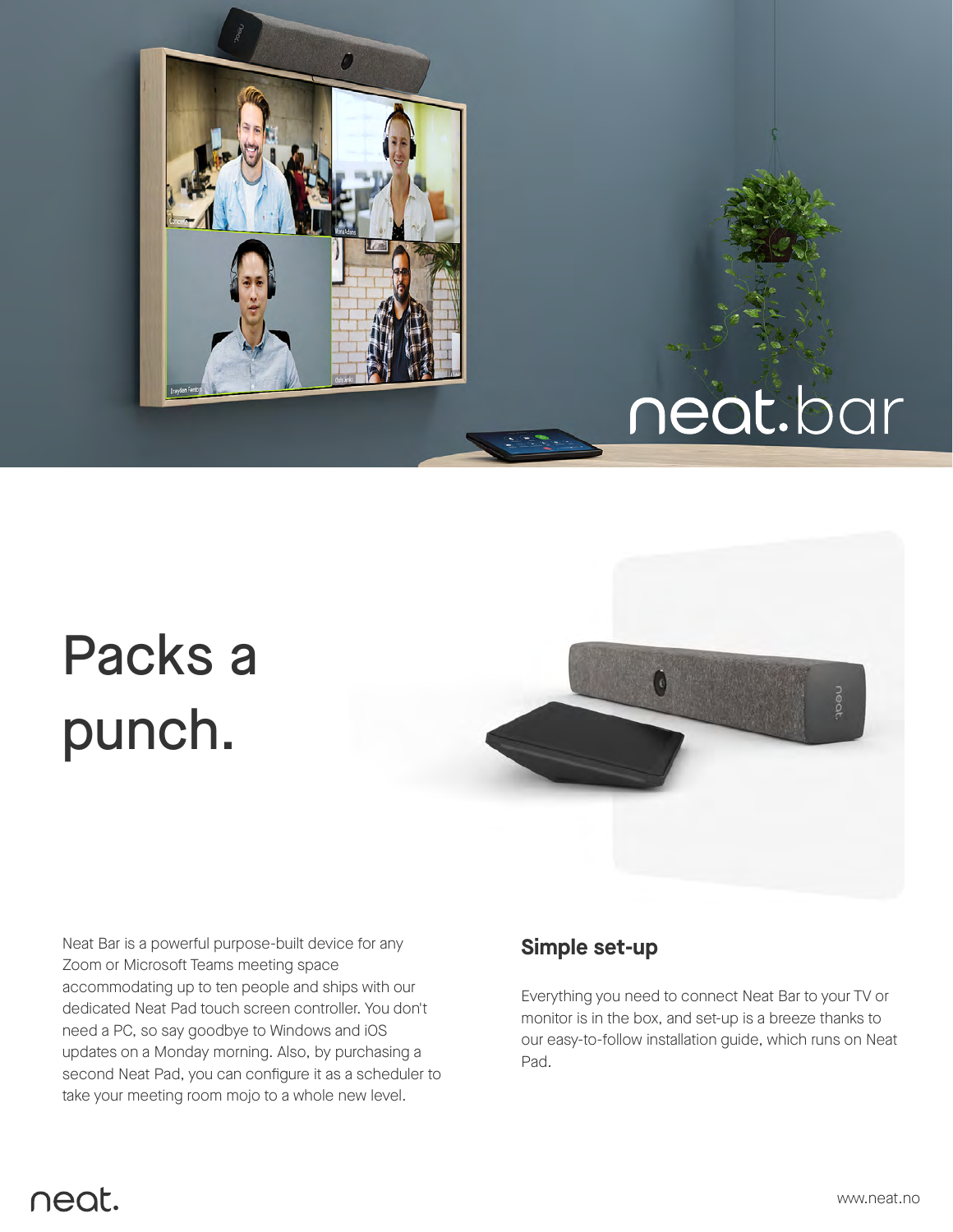#### **Here's what people are saying:**

" "Neat Bar enables our online customers to hear and see what I'm saying and doing more clearly. It provides this incredible online door that gives people the freedom to virtually visit our stores whenever they want, wherever they live."

> IKEUCHI ORGANIC **– Mrs. Masuda,**  Retail Store Manager for Japanese lifestyle brand

" Neat Bar's audio and video quality is next level. I've tried many other video conferencing products, but I believe with Neat, we've now found the perfect solution for GetYourGuide.

#### **GET YOUR GUIDE**

**– Alessio Pellegrini,**  IT Team Lead for Berlin-based leading tours and activities booking platform

#### **Safer meeting rooms**

As with all Neat devices, Neat Bar empowers companies to offer significant health benefits to their employees. In today's hybrid working environment of having to take ever-increasing safety measures, that can be a massive relief. So, Neat Bar incorporates Neat Sense, a capability that helps you control and monitor air quality, humidity (healthy indoor humidity levels are between 30-50%. Flu viruses can quickly spread due to poor indoor humidity), CO2 and organic chemical levels in the room – scents, odors, etc. Furthermore, it enables you to see whether there are people in a room and, if so, how many. That way, you can be sure of always maintaining correct social distancing measures.

#### **Just works.**

Neat Bar self-activates the moment you walk in the room, immediately turning on your meeting room monitor and checking you into the room. Then with just one tap, you can wirelessly share your screen or start your meeting. Aside from outstanding audio and video quality, Neat Bar comes with a bunch of unique capabilities, as follows:

Neat Symmetry enables those remote to see everyone in the meeting room equally up close on their screen for more inclusive, detailed and life-size interaction. What's more, it instinctively frames and tracks each in-room participant, meaning people can stand up to stretch or move around for better wellbeing while remaining wholly engaged. As a result, they stay more energized, focused, and productive for longer. Finally, Neat Bubble allows you to block out any unwanted distractions outside of the camera view, further keeping you sharp and alert. At the same time, Neat Boundary enables you to set the width and depth of your meeting space to avoid the camera accidentally detecting, auto-framing and tracking anyone not involved in your video call.

#### **Fully managed and supported.**

Neat removes complexities and threats thanks to our secure, single-purpose hardware devices, meaning no stressing about passwords and patches. Plus, you can install all the latest upgrades with just one click.